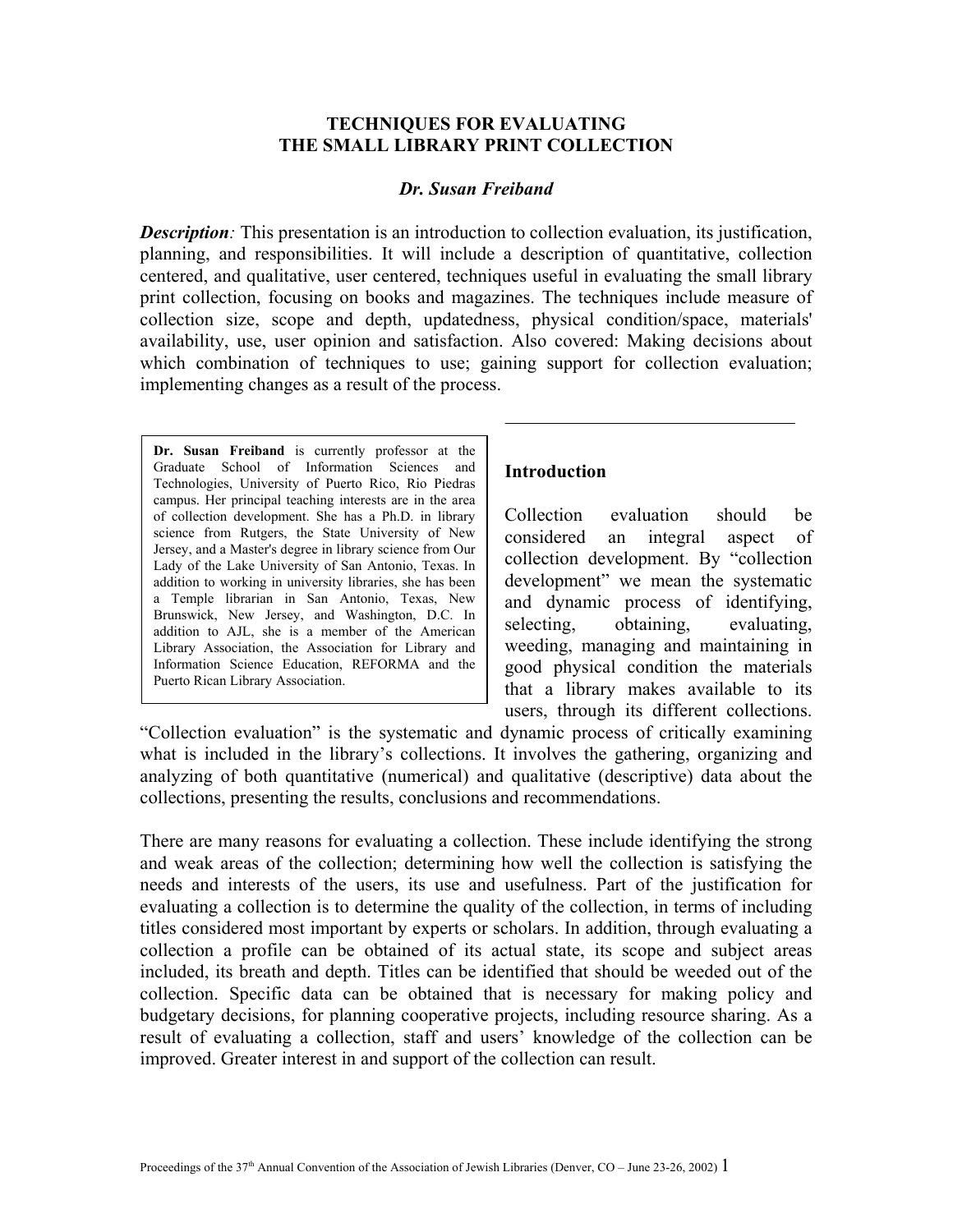Evaluating a collection should be a shared responsibility involving library staff who are selecting and acquiring materials, as well as patrons who are using them. Ideally the planning and carrying out of a formal evaluation project should be a team effort, including staff at different levels, as well as users. A specific section of the entire library's collection, for example, the biographies or the material on the Holocaust, should be identified as the focus of the evaluation. Alternatively a specific group or format of materials, such as videos or compact discs can be selected for evaluation.

The time frame for evaluating a collection depends on many factors, including the size of the collection, the personnel involved and their time constraints, the resources available for the project, the problems associated with the collection (or part of the collection to be evaluated), and the present and future library and institutional plans and projects.

When decisions need to be made concerning selection of new materials, provision of new services, obtaining greater support for library operations and activities, starting joint ventures with other libraries or using new technology effectively, then information obtained from evaluating the collection becomes important.

Planning for collection evaluation involves both formal and informal approaches. Informally collection evaluation can be considered a continuous process, based on daily work with the collection, careful observation of the quantity and quality of library materials and their use. However formal evaluation projects provide specific, concrete data that can be used in making policy and budgetary decisions, and in improving the status quo. These projects require systematic planning, including the identification of the collection (or part) to be evaluated, the formulation of written goals and objectives, the selection of specific techniques to use, the development of instruments to collect data needed to carry out the techniques, the organization and analysis of the data collected and its presentation (in graphic and descriptive form) in a final report that includes results, conclusions and recommendations.

## **Quantitative, Collection Centered Evaluation Techniques.**

Quantitative collection centered evaluation techniques include measures of collection size: total number of titles (or volumes); number of titles in each subject area (reflected in the classification system used) or individual collection (for example, fiction, biographies, picture books, etc.). In addition, measures of collection scope and depth are important: number of subject areas included in the collection, types (or formats) of materials, number of titles in each format (for example, reference books, magazines, cassettes or compact discs).

Measures of updatedness of the collection, particularly the nonfiction collection, require other evaluation techniques, such as the identification of the number of titles published in succeeding five or ten year intervals: for example, between 2001-1997; 1996-1992; 1991- 1987; 1986-1982; before 1982.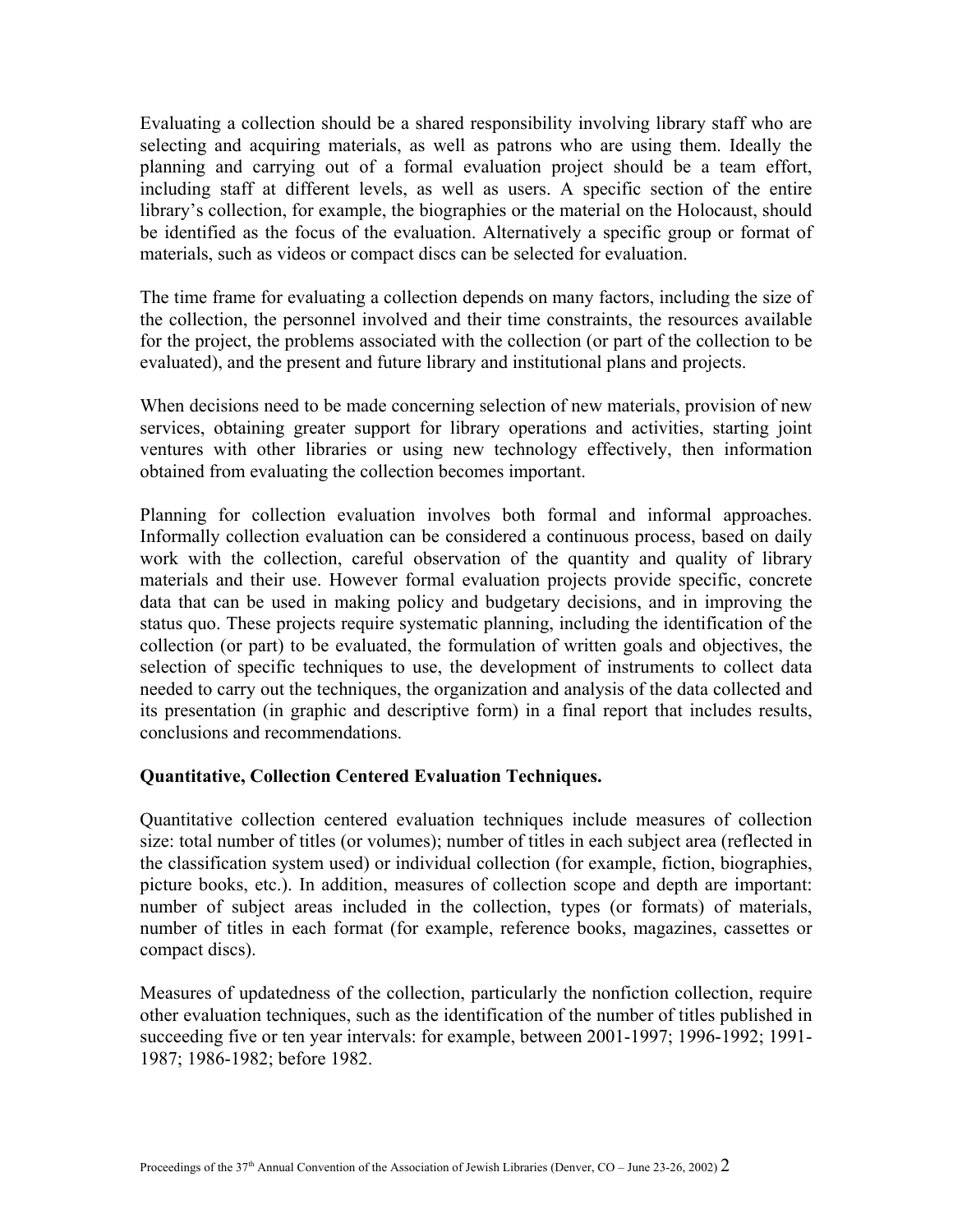Measures of physical condition of the collection include the number of titles in which the spine or cover are not in good physical condition; the number of titles with torn or missing pages (not complete); the number of titles with book jackets needing repair. Measures of collection space include the amount of room on the shelves for expansion of the collection; the number of shelves half full or empty; the number of shelves filled to capacity.

Measures of collection use focus on the number of titles checked out (or circulated) during the past two years (by subject area, format or user group); the number of titles used in the library, and the number of titles requested by users which are not part of the library's collection (by subject area, format or user group).

# **Qualitative, User Centered Evaluation Techniques.**

In contrast to the above-mentioned techniques which are based on statistical or quantitative data, the use of qualitative or user centered techniques provides important descriptive information about the use, usefulness and value of the collection. These techniques include measures of user preference, in terms of types (formats) of materials or subject areas. They also reflect the information needs and interests of different groups of library users (such as adults, young adults, students, preschool children), as well as their patterns of use. They explore user satisfaction, the degree to which users are satisfied with the materials they find in the library's collections, their success or failure; their problems or difficulties in using the collection. They also focus on user opinions, including comments, suggestions or ideas about the quality, value, use and usefulness of the collection, recommendations for improving it.

## **Making Decisions about which Techniques to Use.**

It is important to emphasize the need to use a variety or a combination of both quantitative and qualitative, collection centered and user centered, techniques in evaluating a library's collection. In this way a clearer, more complete and realistic perspective on the collection, both its intrinsic quality and its extrinsic value or usefulness, can be obtained. A clearer understanding of the actual state of the collection, its strong and weak points, is possible using both types of approaches, which provide different kinds of information about the collection.

The factors to keep in mind in selecting different techniques to use in collection evaluation include the purpose or reason for the evaluation; the amount of time set aside to carry it out; the resources (particularly personnel) available, their time and experience; the interest, support and cooperation of the users in improving the collection, and the kind of statistics or records available dealing with the collection.

It is useful to keep in mind that different evaluation techniques require different types of instruments. Some data collection instruments, such as questionnaires and interviews, require experience in order to prepare them adequately. They should be pre-tested using a small sample of the participants for whom they are directed. Some techniques and